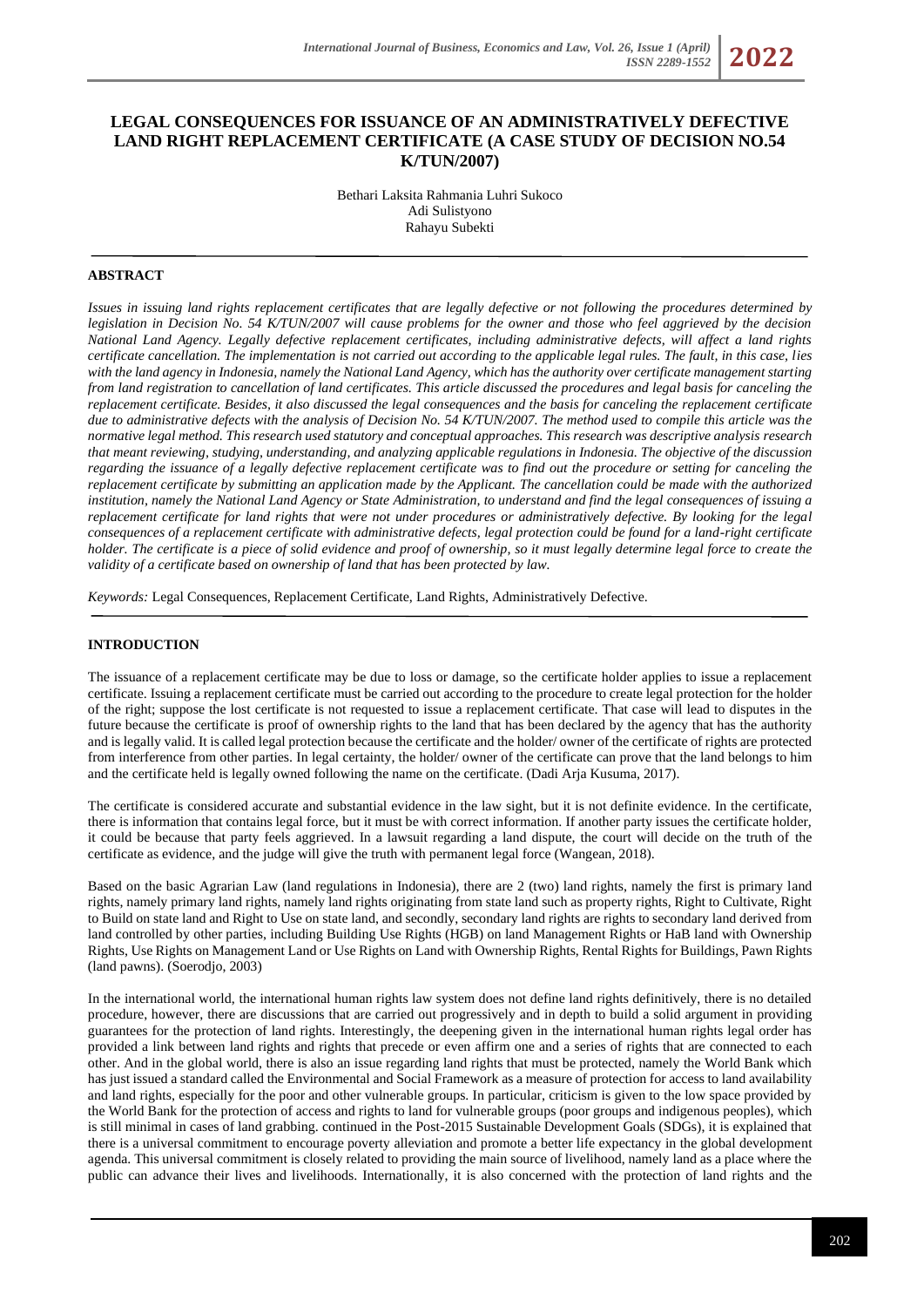

usability of lands so that their utilization can be carried out optimally, encouraging wider participation in the protection of public rights in the issue of land ownership, fisheries management and forestry in the context of food security. The issue of guaranteeing the protection of land rights is indeed not the main issue elaborated in achieving the MDGs targets and measuring the success of the SDGs. However, there is a discussion on developing recommendations from these two global agendas to include the issue of land ownership in the dimensions of developing the MDGs and SDGs ideas that are more implementable and intersect with other global issues such as access to justice, poverty, and so on. (Kontras, 2015)

Issuing a replacement certificate must be in accordance with the processes and systems that have existed in the legislation. Arrangements regarding issuing a replacement certificate due to loss have been regulated in land law in Indonesia concerning land registration. The right to land can be called a certificate, and the certificate has been issued against the things that make the certificate null and void. It can be due to an element of error or negligence in carrying out the process. The result is considered void proof of ownership (Rusmadi, 1991:29). If it is issued not under applicable procedures, it can be said that the certificate has administrative defects. Administrative defects can be due to an error from the applicant who does not complete the data or does not comply with the stages of the mechanism that must be passed. It can also be due to an error in the object, such as the wrong measurement of the mapping on the plot of land and an error in the object, namely, the applicant did not provide clear and correct information.

The authors provided an overview related to the case of issuance of an administratively defective replacement certificate in Decision No. 54 K/TUN/2007, Certificate of Ownership No. 1669/BMD, Letter of Measurement No. 2407/1982 dated August 3, 1982, in Benua Melayu Darat Village. On behalf of Hermanto Oscar, there was a building above it. The Pontianak Tax Service Office has auctioned through the Head of the Pontianak Receivable and Auction Service Office concerning Tax Receipts to taxpayers on behalf of PT. OSCAR BERLIAN MOTORS. The issuance of the Decree on the Issuance of Certificate of Substitution of Ownership Rights No.3748, Letter of Measurement No.3154/BM.Darat area of 699 M2 on January 7, 2005, in the name of Andika Sariputra, was used to replace the Certificate of Ownership No. 1669/BMD, Letter of Measurement No. 2407/1982 dated August 3, 1982. Andika Sariputra explained that Certificate of Ownership No. 1669/BMD was not submitted to Andika Sariputra as the auction buyer for the execution of the tax confiscation. In this case, the land and buildings legally owned by Indonesian law by the Plaintiff named Hermanto Oscar, he owns a company that stands on the land, a company named PT. OSCAR BERLIAN MOTORS did not pay taxpayers to the Indonesian state, then the Tax Service Office in Pontianak City executed the land and auctioned it off, after that the land was successfully auctioned and got an auction buyer named Andika Sariputra, Hermanto felt aggrieved by the auction, he felt that his personal property was confiscated even though it was the company that did not pay taxes, then Hermanto filed a lawsuit at the Pontianak District Court, after that Andika as the winner of the auction wanted to have the land certificate but Andika did not ask Hermanto regarding the certificate and the Tax Service and the Auction Party did not confirm to Hermanto, and it turned out that Andika Sariputra had submitted an application for the issuance of a replacement certificate to the Pontianak City National Land Agency. In the process of issuing a replacement certificate carried out by the Pontianak City National Land Agency, it is not in accordance with applicable procedures so that it can result in losses for the parties concerned, and the certificate has been legally issued and issued by the Pontianak City National Land Agency. the administratively defective certificate must be canceled and considered never to have been issued because the old certificate has not been lost and is still legally owned by another party, this article will discuss the procedure for canceling an administratively defective certificate and the legal consequences of the issuance of the replacement certificate.

The executed party refused to submit the original certificate of the land. However, Hermanto Oscar did not know about the auction. He was never asked to submit the original land certificate, namely the Ownership Certificate No. 1669/BMD. The Head of State Receivable and Auction Services had never confirmed the land certificate. The implementation of the issuance of a replacement certificate, in this case, was carried out not under the existing law, including violating procedural and opposing the principles of impartiality and the principle of accuracy. The issuance of a Certificate of Substitution of Ownership Rights No.3748 was considered administratively defective.

Based on the case above, some problems made the replacement certificate considered administratively flawed because the information used as the reason for the request for a replacement certificate was not accurate; besides that, the implementation of the application was not under the laws and regulations.

# **RESEARCH METHOD**

The definition of research methods focused on the scientific way to obtain data with a particular purpose and value, so a discovery must have an appropriate research method to achieve the data to be studied. This understanding was put forward by an expert named Sugiyono. The research in this article used normative law. According to an expert, Soerjono Soekanto, teaching the normative law of the nature and scope of the legal discipline was about law as a rule in reality (Sonata, 2014). According to Peter Mahmud, a legal expert in Indonesia regarding normative research, normative legal research is a process to find a rule of law, legal principles, and legal doctrines in order to answer legal issues faced. Normative research relied on written studies or sources from secondary data and legal materials such as legislation, court decisions, legal theory, literature, legal journals, and legal documents. The research used statutory and conceptual approaches. This research was descriptive analysis, which meant reviewing, studying, understanding, and analyzing the regulations in the State of Indonesia concerning the case or problem being studied (Kontjaraningrat, 2007:42). Furthermore, this research reviewed and comprehended the applicable laws and regulations regarding issuing a replacement certificate with a case in a court decision regarding the legal consequences of issuing an administratively defective replacement certificate.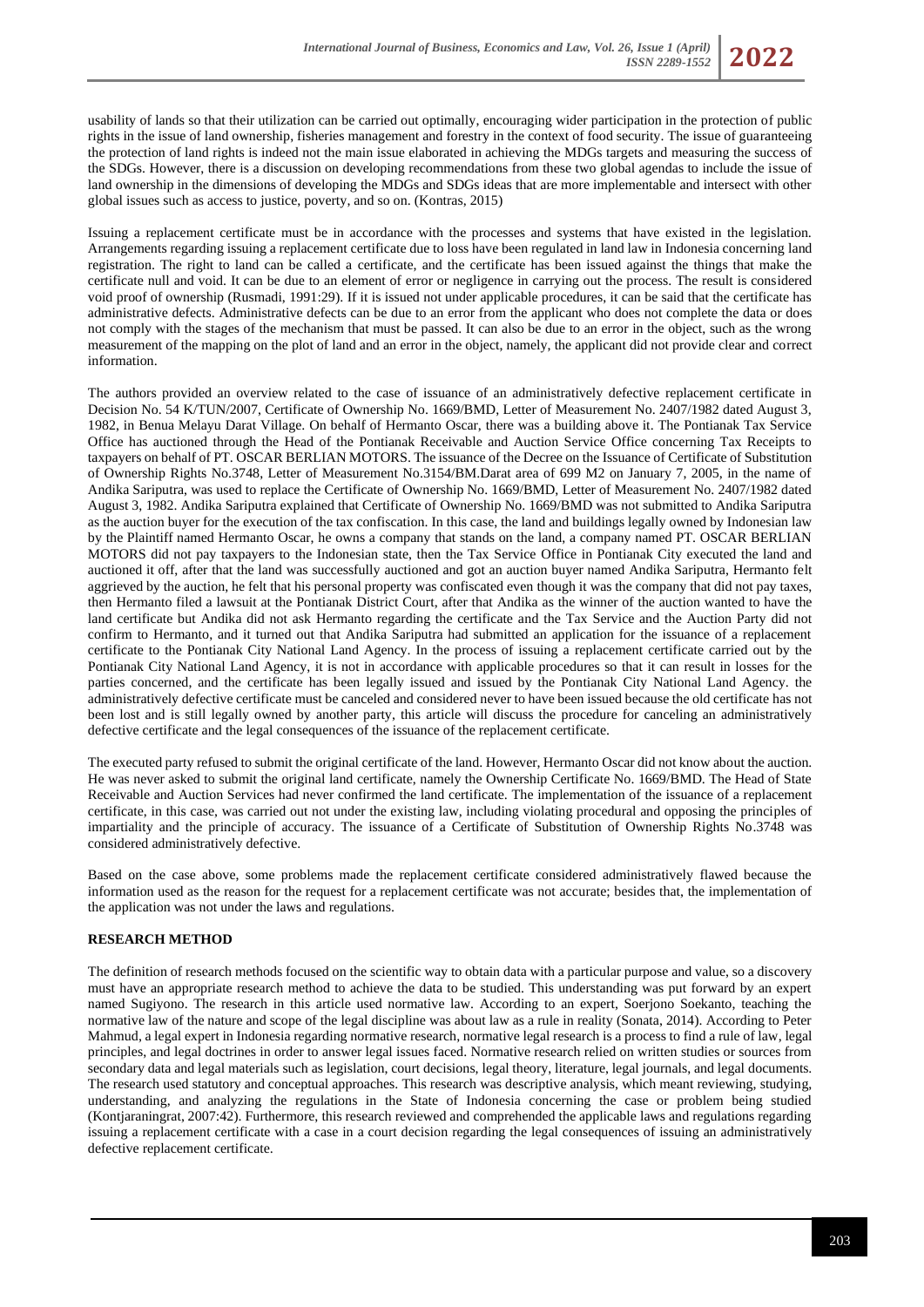### **RESULTS AND DISCUSSION**

#### **1. Process of Cancellation of Certificate instead of Land Rights**

The function of the certificate is based on article 3 of Government Regulation no. 24 of 1997, namely, legal certainty and legal protection to holders of rights to a plot of land, apartment units and other registered rights so that by proving themselves as the holder in question, they provide information on interested parties including the government in order to easily obtain the necessary data, for the presentation of Land Office data on registration maps, land registers, certificates of measurement, land books and registers of names. (Sutedi, 2006)

In the context of resolving land disputes as the last spearhead, certain parties carry out lawsuits in the realm of civil law, the realm of criminal law which is examined, tried and decided through the General Court or State Administrative disputes are examined, tried and decided through the State Administrative Court. Land rights have 2 (two) sources, namely certificates of land rights as a State Administrative Decree (KTUN). (Isis Ikhwansyah, 2018)

A replacement certificate was ratified and issued by the National Land Agency. The issuance of a replacement certificate must be for the right reasons, such as because the old certificate has been lost or damaged. The applicant who could apply must be the applicant concerned. It was based on formal and material data according to the data stored by the National Land Agency. Replacement certificates that have been issued can be canceled but provided a complaint from a party who felt that it had something to do with the land certificate.

Article 6 of Law no. 39/1999 on Human Rights also provides protection for indigenous peoples and their land rights, including against criminalization, which reads in full: "(1) In the context of upholding human rights, differences and needs within indigenous peoples must be considered and protected by law and order. law, society, and government; (2) The cultural identity of the customary law community, including the rights to customary land is protected, in line with the times". Community rights to land or property rights which are categorized as property rights are also stated in Article 17 of the Universal Declaration of Human Rights: (1) Everyone has the right to own property alone as well as in association with others, and (2) No one shall be arbitrarily deprived of his property, (1) Everyone has the right to own property, either alone or jointly with others, (2) No one may be deprived of his property arbitrarily). (Alting, 2010)

The applicants must be able to complete the requirements and documents that the National Land Agency Office has determined to avoid the cancellation of a replacement certificate. They must complete the application form and sign and affix it with stamp duty. If there was a legal representative, they must attach a power of attorney. In addition, they also attached a photocopy of the Identity Card and a certificate issued by the local Village Government in accordance with the existence of the land parcel, a statement of ownership and known to the witness, a photocopy of the lost certificate, a copy of the Property Tax (PBB) payment, proof of heirs issued by the Land Deed Making Official, a letter explaining the lost land certificate which issued by the Police, a statement letter for the certificate applied for was not in dispute, the physical field was still appropriate, and a statement with an oath from which eliminated the certificate (National Land Agency, 2012). If the applicant has met the requirements above, there would likely be no cancellation from the National Land Agency because the applicant has gone through the proper flow.

The applicant must comply with the implementation procedure. If it did not comply, then the replacement certificate that has appeared and approved could be canceled by the Head of the National Land Agency, following Government Regulation No. 24 of 1997. There were provisions regarding the procedure for canceling land ownership based on the article 105 PMNA/Head of BPN No. 9/1999. The party authorized to issue a certificate cancellation decision was the Head of the National Land Agency. Furthermore, the transitional regulations regarding the meaning of cancellation of land ownership rights in Regulation of the Head of the National Land Agency or Perkaban No. 3 of 2011 concerning Management of the Assessment and Handling of Land Cases (Damayanti, 2017).

Land certificates that were considered legally flawed, including having administrative defects or getting errors in the administration of issuing certificates, could be caused by errors in the administrative process or procedure, errors in calculating land and land subjects, errors in applying legal regulations, errors in invalidating physical and juridical data, and errors related to the administrative field. The applicants tried to apply to the National Land Agency to issue a certificate. The applicants must meet some guidelines, starting with the following requirements, including original and photocopy of the applicant's data (name, address, occupation, religion, age, and place of birth). If a legal entity was requested to attach a deed of establishment of the company, a letter from the village head on land ownership for which land registration had not been carried out including the location and boundaries and types of land use, a statement that the land was not in dispute, a statement from the person concerned about the boundaries of its location with the signature of the head of the neighborhood association, a statement letter containing the reasons for the cancellation the certificate was attached with evidence/ documents that could be used as evidence, and the cancellation of the certificate was also processed by the National Land Agency by researching the juridical data and biological data of the land. After that, it was recorded on the form book, and the Land Office gave a receipt for the files provided by the National Land Agency. The cancellation order began from the head of the regional office. It was then submitted to the provincial land agency office and then submitted to the head of the land division for recording and consideration. (Khairina, 2014).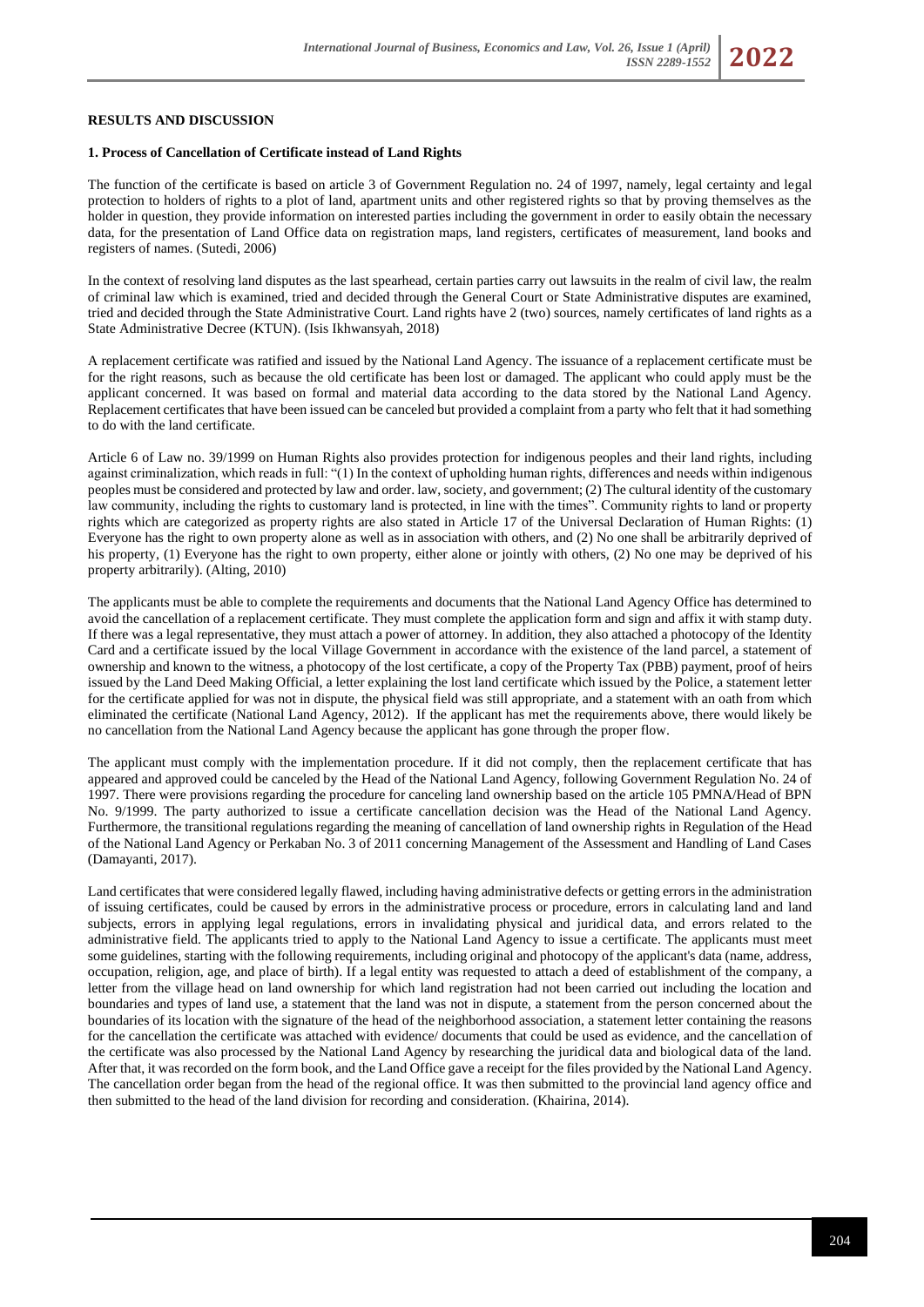

A replacement certificate issued by the National Land Agency, classified as an administrative defect, had a legal consequence. The replacement certificate would be canceled. This statement was based on Article 1, number 12 of the Regulation of the Minister of Agrarian Affairs/ Head of the National Land Agency Number 3 of 1999, explaining the cancellation of the decision regarding granting a right to land rights because the decision contained a legal defect in its issuance or implements a court decision that had permanent legal force.

The legal basis of the object of the cancellation of land rights was Article 104 paragraph (1) PMNA/ Head of BPN No. 9 of 1999, namely: First: Decree on granting ownership rights to land, second: Certificate of ownership of land, and third: Decree on granting land rights in the context of regulating land tenure. A canceled certificate meant that the right to ownership of the certificate had been revoked. A replacement certificate that had been canceled meant that the ownership right to the land certificate had been removed, and the state-controlled the status of the land. The legal basis for this statement was contained in Article 22 to Article 27 of the Law. No.5 of 1960 concerning the Basic Agrarian Law (Land Law in Indonesia). Furthermore, suppose the replacement certificate has been canceled. The applicants must register for the abolition of land ownership rights by applying and completing documents such as Decree from the authorities, which has stated that the person's land ownership rights have been canceled. The previous original certificate was not in the owner's hands. Then, there must be informed about the existence of the certificate. The legal basis for this provision was article 131 of the Regulation of the Minister of Agrarian Affairs and Spatial Planning/ Head of National Land Agency Number 3 of 1999. In that case, Government Regulation Number 40 of 1996 discussed the abolition of land rights: public interest, surrendered voluntarily by the owner, abandoned by the owner, because it violated the principle of nationality, destruction of land, expiration of the term, on the decision of the judge. (Ricky Firanda, 2020).

Legal protection for certificate holders in lieu of land rights is the same as legal protection for certificates for the first time. The certificate is a proof of rights that applies as a valid and strong evidence. If there are no objections or problems in the application process, the National Land Agency (land in Indonesia) will submit a replacement certificate to the applicant as the owner of the land object. As regulated in the Basic Agrarian Law (regulation on land in the state of Indonesia) Number 5 of 1960 Article 19 paragraph (2) letter c, Government Regulation Number 24 of 1997 Article 1 number 20 and Article 32 paragraph (1). With the existence of these regulations and laws, the holder of the certificate of land rights has permanent legal protection. The replacement certificate has the same function as the first land title certificate. If in the future there is a problem with the replacement certificate holder, the government can provide permanent legal protection to the replacement certificate holder in accordance with the Basic Agrarian Law (regulations on land in Indonesia) and Government Regulations. (Irawan, 2021)

Based on Decision No. 54 K/TUN/2007, the litigants were the First and Second Cassation Petitioners, namely: Head of the Pontianak Land Office and Andika Sariputra, against Cassation Respondent, Hermanto Osckar. Furthermore, the Judge has granted Cassation petitions for Petitioners I and II for cases related to the issuance and Cancellation of replacement certificate issuance of Decree on Issuance of Substitute Certificate of Ownership No.3748, Letter of Measurement No.3154/BM. Darat area of 699 M2 on January 7, 2005, on behalf of Andika Sariputra to replace Certificate of Ownership No. 1669/BMD, Letter of Measurement No. 2407/1982 dated August 3, 1982. The implementation of the issuance of a replacement certificate, in this case, was a procedural violation and was against the law concerning land regulations in Indonesia. Therefore, the new certificate, namely Land Rights No.3748, was considered administratively flawed.

Based on Indonesia's existing land regulations, administrative and legal defects include procedural omissions, inaccuracies in applying the law, errors in the object of rights and subjects of rights or types of rights, and land area calculation. Decision No. 54 K/TUN/2007 issued a replacement certificate has been contrary to the procedural law provisions. The Replacement Certificates of Ownership Rights No. 3748/BMD was published on January 12, 2005. On January 15, 2005, the Pontianak Post daily announced the announcement. The announcement should have been made first after being published under Article 59 paragraph (3) of Government Regulation Number 24 of 1997. Based on the consideration of the Panel of Judges, it has been granted the request of the Petitioners for Cassation I and II and stated that the Respondent's claim was not accepted. In the judge's decision, Andika Sariputra as the applicant for the issuance of a replacement certificate and the Pontianak City National Land Agency, the judge made a wrong decision in this case because Hermanto also still has rights. that applies in Indonesia. The cancellation of the replacement certificate must wait for the decision of the District Court, which Hermanto Osckar had previously submitted. Furthermore, the judge should think that the implementation of the issuance of the Pontianak National Land Agency certificate and the reason for the issuance of the certificate was considered not under Article 60 paragraph (2) of Government Regulation Number 24 of 1997 concerning Land Registration and against the truth of legal certainty. The replacement certificate should be declared null and void, and the canceled certificate had no legal force for the owner. The decision of the State Administrative Judge should be considered invalid and it is necessary to cancel the certificate because the decision of the State Administrative Court will have permanent legal force, thus the Administrative Court Decision does not automatically change the legality of ownership of one's land rights, but with the PTUN decision by the parties can be used as evidence when submitting a claim for ownership of land rights to the District Court, this will result in a loss that is borne by Hermanto on the decision of the judge of State Administration in Indonesia.